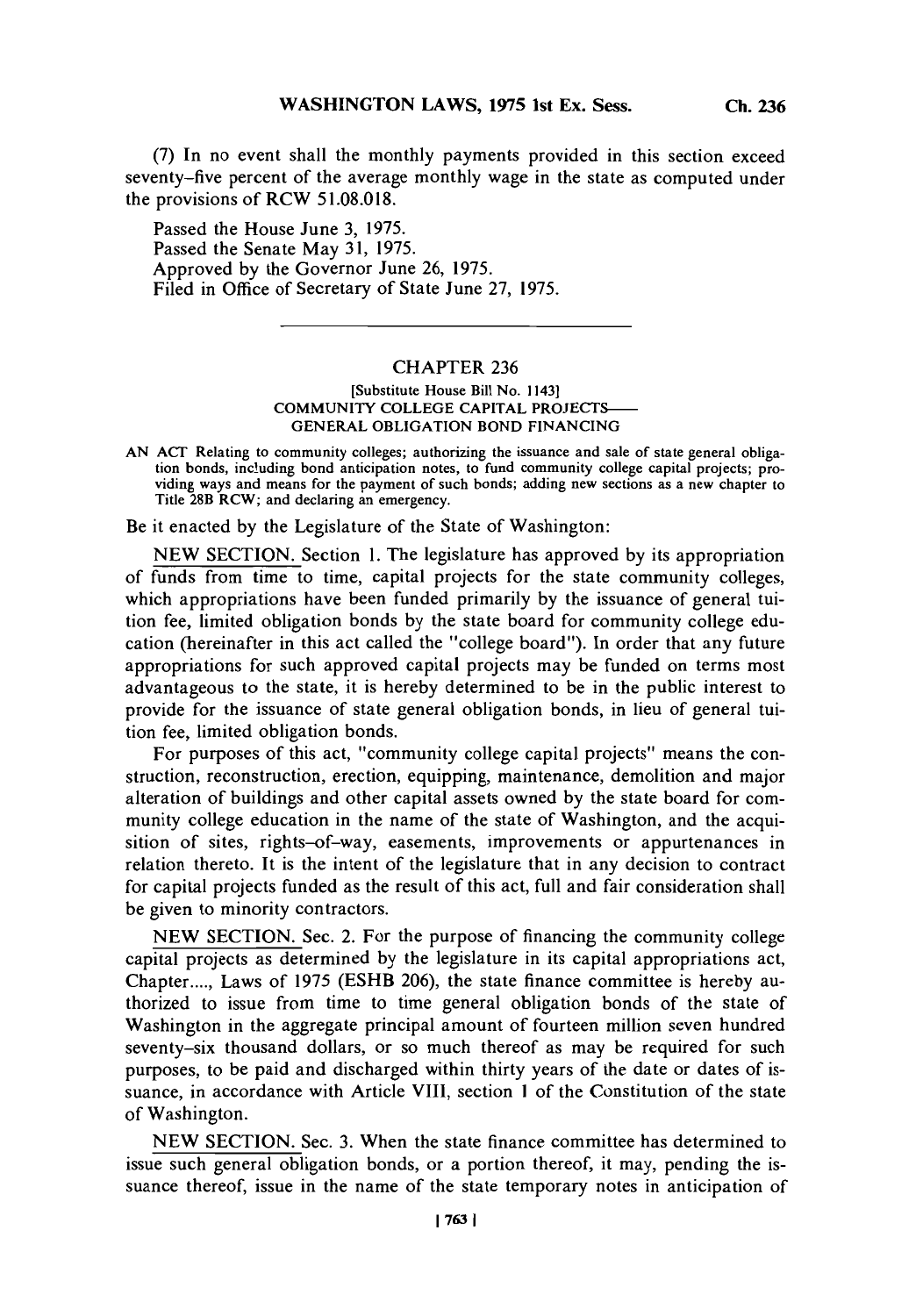#### **Ch 236WASHINGTON LAWS, 1975 1st Ex. Sess. Ch. 236**

the issuance of such bonds, which notes shall be designated as "bond anticipation notes". Such portion of the proceeds of the sale of such bonds as may be required for the payment of principal and redemption premium, if any, of and interest on such notes shall be applied thereto when such bonds are issued.

The state finance committee is authorized to prescribe the form, terms, conditions and covenants of the bonds and/or the bond anticipation notes, the time or times of sale of all or any portion of them, and the conditions and manner of their sale and issuance.

Each such bond and bond anticipation note shall pledge the full faith and credit of the state of Washington and shall contain an unconditional promise to pay the principal thereof and the interest thereon when due.

**NEW SECTION.** Sec. 4. Except for that portion of the proceeds required to pay bond anticipation notes pursuant to section **3** of this act, the proceeds from the sale of the bonds and/or bond anticipation notes authorized in this act, together with all grants, donations, transferred funds, and all other moneys which the state finance committee or the college board may direct the state treasurer to deposit therein, shall be deposited in the *1975* community college capital construction account in the state general fund.

**NEW SECTION.** Sec. *5.* Subject to legislative appropriation, all proceeds of the bonds authorized in this act shall be administered **by** the college board exclusively for the purposes specified in this act and for the payment of the expenses incurred in connection with the sale and issuance of such bonds and bond anticipation notes.

**NEW SECTION.** Sec. **6.** The *1975* community college capital construction bond retirement fund in the state treasury shall be used for the purpose of the payment of principal of and interest on the bonds authorized to be issued pursuant to this act.

The state finance committee, on or before June 30th of each year, shall certify to the state treasurer the amount required in the next succeeding twelve months for the payment of the principal of and interest coming due on such bonds. On July 1st of each such year the state treasurer shall withdraw from any general state revenues received in the state treasury and deposit in the *1975* community college capital construction bond retirement fund, an amount equal to the amount certified **by** the state finance committee.

**NEW SECTION.** Sec. **7.** On or before June 30th of each year, the college board shall accumulate in the community college capital projects account from general tuition fees and other moneys deposited therein, an amount at least equal to the amount required in the next succeeding twelve months for the payment of principal of and interest on-the bonds issued pursuant to this act. On July 1st of each such year, the state treasurer shall withdraw said sum from the community college capital projects account and deposit said sum in the state general fund: PROVIDED, That withdrawal of general tuition fees from the community college capital projects account for deposit into the general fund pursuant to the provisions of this section shall be made only after provision has first been made for the payment in full of the principal of and interest on all outstanding general tuition fee, limited obligation bonds of the college board coming due in the twelve